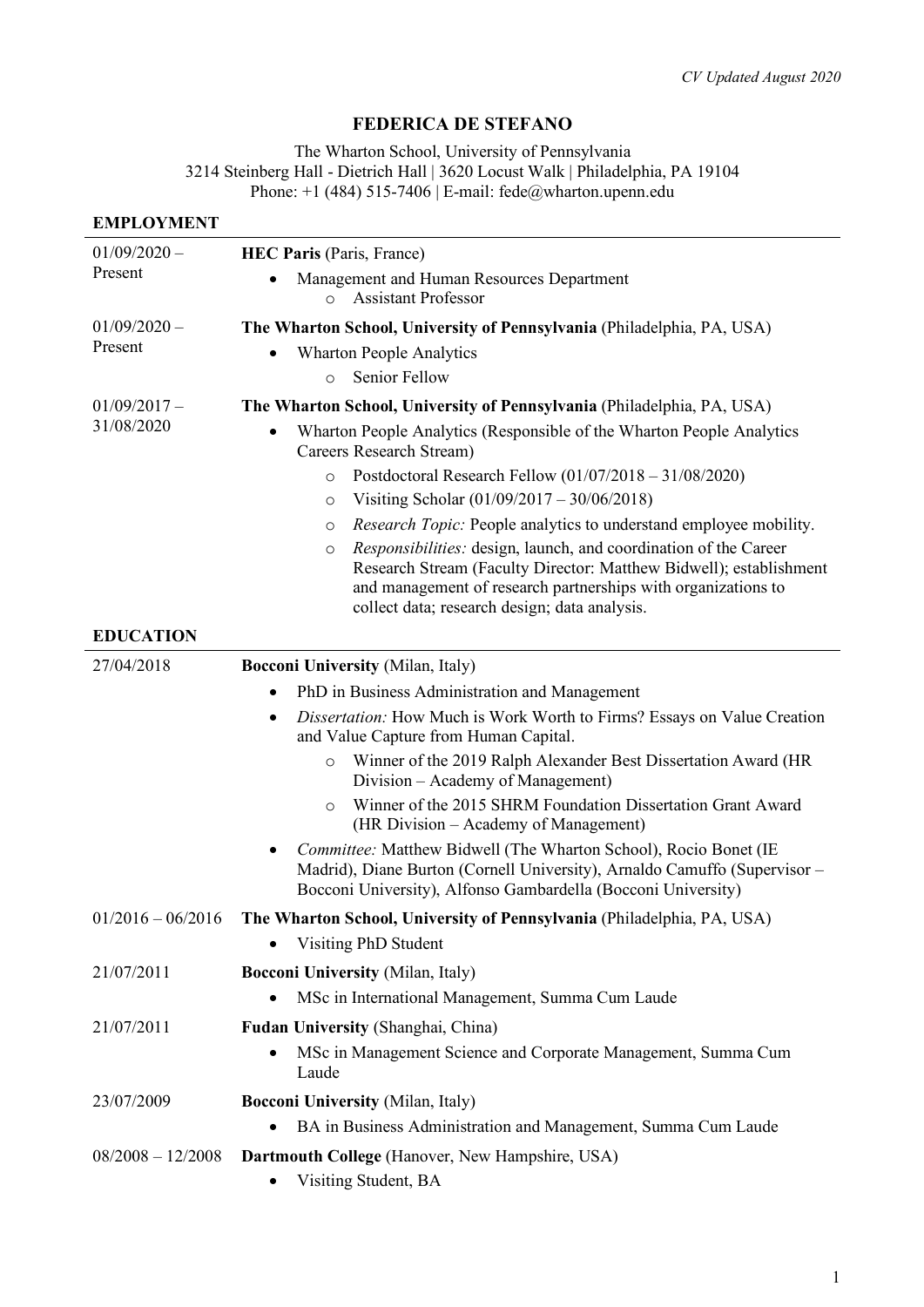### **RESEARCH INTERESTS**

Strategic human capital; Human resource management; Employee mobility; People analytics.

### **PUBLICATIONS**

<sup>1</sup> \*Camuffo, A., & **De Stefano, F.** (2019). Building Strategic Human Capital Resources: Hiring & Acquiring. In T. Moliterno, & A. Nyberg (Eds.), *Handbook of Research on Strategic Human Capital Resources*, Edward Elgar's Handbook series.

**De Stefano, F.**, Bonet, R., & Camuffo A. (2019). Does losing temporary workers matter? The effects of planned turnover on replacements and unit performance*. Academy of Management Journal*, 62(4),  $1-24$ , (in press).

- Media coverage: Strategy+Business
- Media coverage: AoM Insights

**De Stefano, F.**, Bagdadli, S., & Camuffo, A. (2018). The HR role in corporate social responsibility and sustainability: A boundary-shifting literature review. *Human Resource Management*, 57(2), 549- 566.

\*Camuffo, A., **De Stefano, F.**, & Paolino, C. (2017). Safety reloaded: Lean operations and high involvement work practices for sustainable workplaces. *Journal of Business Ethics*, 143(2), 245- 259.

\*Camuffo, A., & **De Stefano, F.** (2016). Work as commons: Internal labor markets, blended workforces and management. In L. E. Cohen, M. D. Burton, & M. Lounsbury (Eds.), *Research in the Sociology of Organizations*, The structuring of work in organizations, 47, 363-382.

### **MANUSCRIPTS UNDER REVIEW AND WORKING PAPERS**

**De Stefano, F.**, Bidwell, M., & Camuffo A. Do More Able Managers Capture the Value That They Create? Managers' Abilities, Unit Performance, and Compensation. *Revise and Resubmit* at *Strategic Management Journal.* 

Mannucci, P., & **De Stefano, F.** Who paints the Big Eyes? Disentangling the Gender Bias in Creativity Assessment. *Working Paper.*

### **ONGOING PROJECTS**

 $\overline{a}$ 

**De Stefano, F.**, Bonet, R. & Bidwell M. Opportunity cost as a driver of human capital redeployment: Evidence from a financial services organization. (*Status*: Data Analysis)

\*Anderson T., Bidwell, M. & **De Stefano, F.** The Relationship between Collaboration Networks and the Integration of New Hires. (*Status*: Data Analysis)

\*Bidwell, M. & **De Stefano, F.** The career outcomes of time allocation in a project-based organization. (*Status*: Data Analysis)

### **PRACTITIONER-ORIENTED PUBLICATIONS**

Bidwell, M., & **De Stefano, F.** (2019). Career Management Isn't Just the Employee's Job. *MIT Sloan Management Review*, 60(3), 17-18.

**De Stefano, F.** (2019) Human Resources in the Time of People Analytics. *Economia & Management (Bocconi University Magazine, in Italian).* 

<sup>&</sup>lt;sup>1</sup> \* Denotes equal contribution: Authors listed in alphabetical order.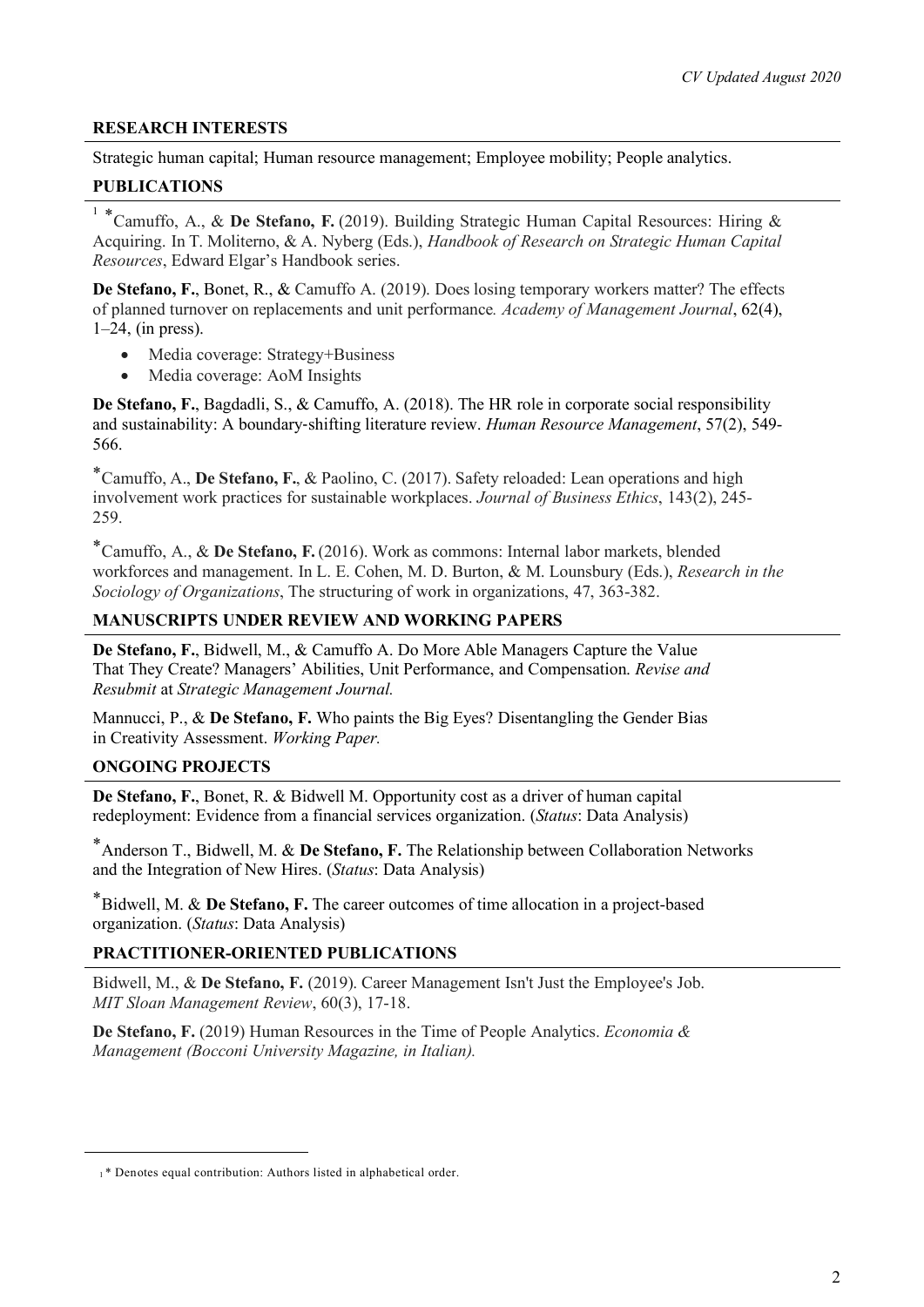## **REFEREED AND INVITED PRESENTATIONS (selected)**

"Opportunity cost as a driver of human capital redeployment: Evidence from a financial services organization."

• 2020 (scheduled for October 2020) – Strategic Management Society Annual International Conference – Virtual Meeting

"How do managers pass down inequality? The relationship between manager and worker pay dispersion in a retail chain."

- 2019 Bocconi University Department of Management and Technology Seminar Milan, Italy.
- 2019 Madrid Work and Organizations Workshop Madrid, Spain.

"The Analytics of Careers: Using People Analytics in Careers Research" (Professional Development Workshop (Organizer) – CAR Division of the Academy of Management)

- 2018 Academy of Management Annual Meeting Chicago, IL, USA.
- 2019 Academy of Management Annual Meeting (scheduled) Boston, MA, USA.

"How Much is a Manager Worth and to Whom? Managers' Ability, Unit Performance and Compensation."

- 2018 EGOS (European Group of Organization Studies) Colloquium Tallinn, Estonia.
- 2018 LERA (Labor and Employment Relations Association) Annual Meeting Baltimore, MD, USA.
- 2017 Consortium for Cooperation and Competition (CCC), 24th Annual Conference for Doctoral Student Research - The Wharton School of the University of Pennsylvania – Philadelphia, PA, USA.
- 2017 Academy of Management Annual Meeting Atlanta, GA, USA.
	- Showcase Symposium Organizer (HR, OMT, BPS Divisions)
	- Finalist for the OMT Division Best Symposium Award
- 2017 Madrid Work and Organizations Workshop Madrid, Spain.
- 2017 Strategic Management Society Milan Special Conference on Strategic Human Capital, Management Practices and Performance – Milan, Italy.

"Who paints the Big Eyes? Disentangling the Gender Bias in Creativity Assessment."

• 2017 – Academy of Management Annual Meeting Atlanta, GA, USA.

"Collective Turnover and Unit Performance: Do Temporary Workers Matter?."

- 2016 People and Organizations Conference The Wharton School of the University of Pennsylvania – Philadelphia, PA, USA.
- 2016 Academy of Management Annual Meeting Anaheim, CA.
- 2016 Industry Studies Conference Minneapolis, MN, USA.
- 2016 Rutgers School of Management and Labor Relations Research Seminar -Piscataway, NJ, USA.
- 2015 Strategic Management Society Annual International Conference Denver, CO, USA.

"The Effect of Firm-specific Human Capital on Staffing Decisions: An Experimental Approach."

- 2016 Strategic Management Society Annual International Conference Berlin, Germany.
- 2015 People and Organizations Conference The Wharton School of the University of Pennsylvania – Philadelphia, PA, USA.
- 2015 Industry Studies Conference- Kansas City, MO, USA.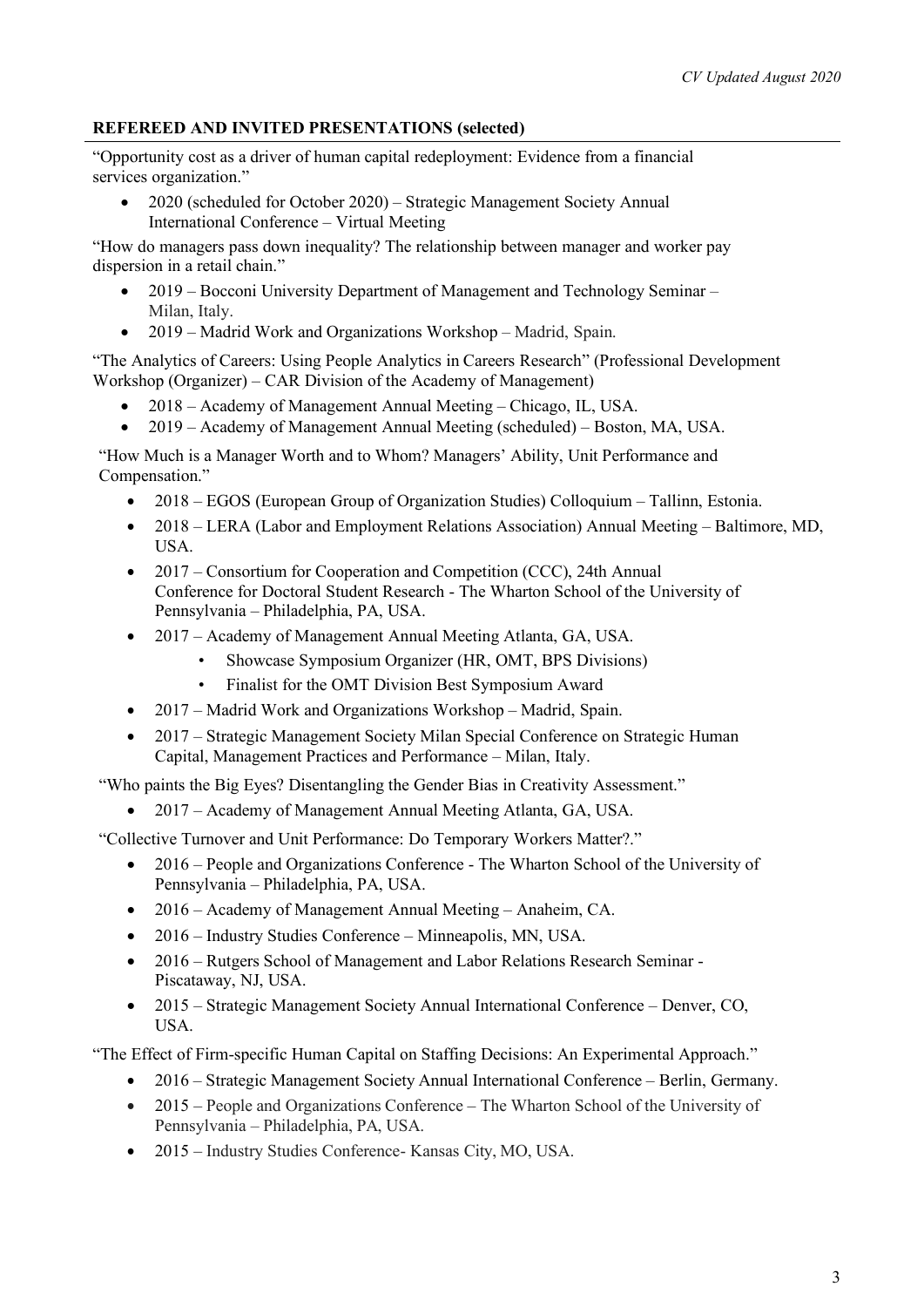## **REFEREED AND INVITED PRESENTATIONS (selected, cont.)**

"Safety Reloaded: Lean Operations and High Involvement Work Practices for Sustainable Workplaces."

- 2014 People and Organizations Conference The Wharton School of the University of Pennsylvania – Philadelphia, PA, USA.
- 2014 EGOS (European Group of Organization Studies) Colloquium Rotterdam, The **Netherlands**
- 2014 Madrid Work & Organizations Workshop Madrid, Spain.

# **TEACHING EXPERIENCE**

**Teaching Assistant – The Wharton School, University of Pennsylvania** (Philadelphia, PA, USA)

• People Analytics – MBA & Executive MBA – Spring (2019, 2020)

### **Instructor – Bocconi University** (Milan, Italy)

- Organizational Behavior Undergraduate Spring 2017
	- Top  $25<sup>th</sup>$  Percentile of the teaching evaluations distribution of the 2017 Spring semester
- Seminar on Collaborative Competencies Undergraduate Spring 2017
	- Top  $25<sup>th</sup>$  Percentile of the teaching evaluations distribution of the 2017 Spring semester

## **Teaching Assistant – Bocconi University** (Milan, Italy)

- Human Resource Management MSc Fall (2015, 2016)
- Lean Management Undergraduate Spring, 2015
- Organizational Behavior Undergraduate Spring (2012, 2016)
- Human Resource Management MBA Winter (2012, 2014, 2015)

### **AWARDS AND GRANTS**

| 2019                 | Ralph Alexander Best Dissertation Award (HR Division – Academy of<br>Management) |
|----------------------|----------------------------------------------------------------------------------|
| 2015                 | SHRM Foundation Dissertation Grant (HR Division – Academy of Management)         |
| $2012 - 2017$        | Bocconi University PhD Scholarship                                               |
| <b>BBQBBQQYQXIII</b> |                                                                                  |

### **PROFESSIONAL AFFILIATIONS**

Academy of Management (HR and CAR Divisions), EGOS (European Group for Organizational Studies), Strategic Management Society (Strategic human capital Interest Group)

### **REVIEW ACTIVITIES**

**Ad-hoc Reviewer:** Organization Science; International Journal of Management Reviews; Industrial and Corporate Change; Academy of Management Annual Meeting (CAR, HR, and OMT Divisions); Strategic Management Society Annual International Conference; Strategic Management Society Milan Special Conference on Strategic Human Capital, Management Practices and Performance.

### **PROFESSIONAL SERVICE**

| 2020 | Award Committee Co-Chair for the Strategic human capital Interest Group of the<br>Strategic Management Society. |
|------|-----------------------------------------------------------------------------------------------------------------|
| 2020 | Jury Chair for the 2020 Ralph Alexander Dissertation Award (HR Division –<br>Academy of Management)             |